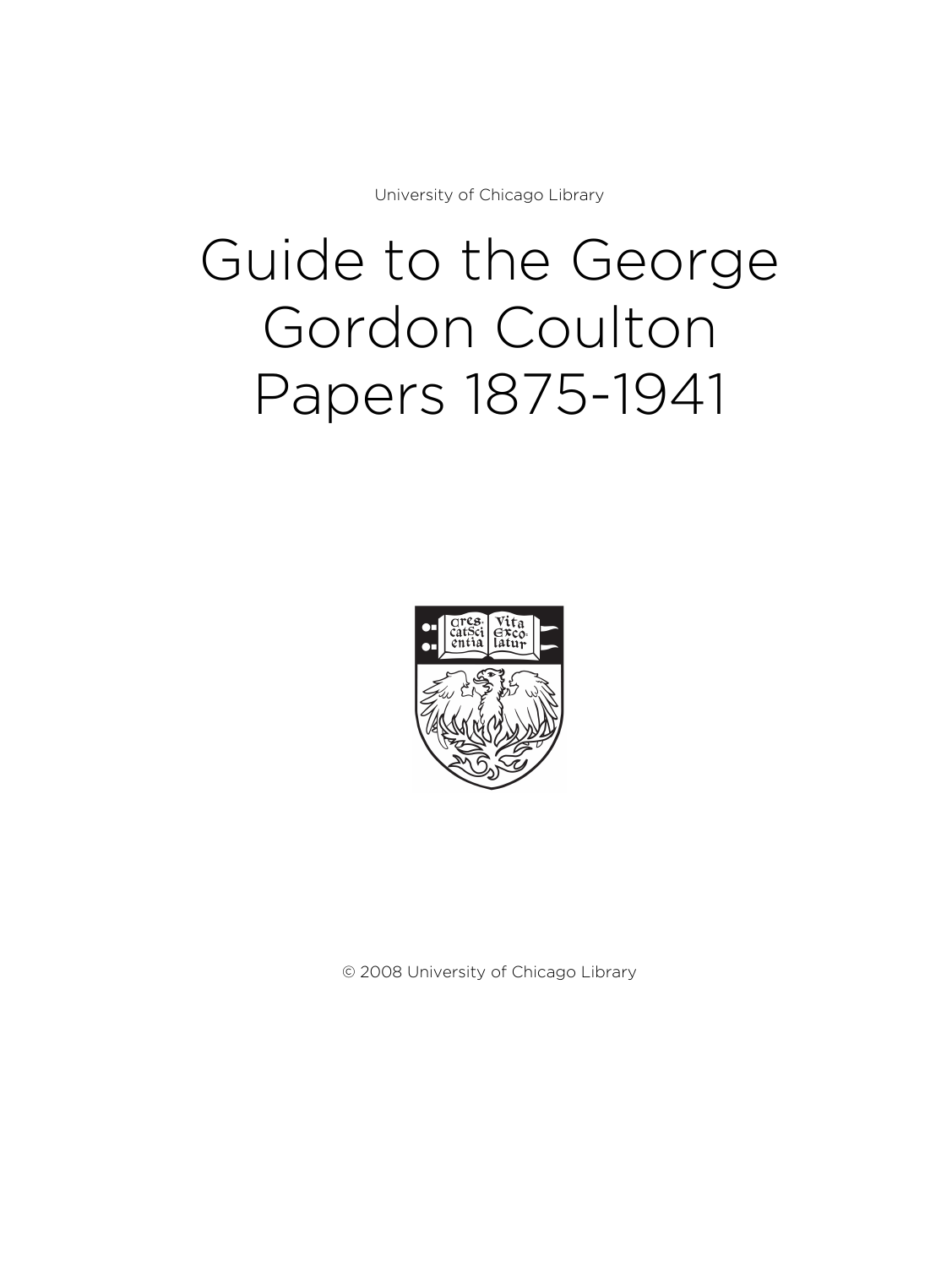# **Table of Contents**

| <b>Descriptive Summary</b>            | 3 |
|---------------------------------------|---|
| Information on Use                    | 3 |
| Access                                | 3 |
| Citation                              | 3 |
| <b>Biographical Note</b>              | 3 |
| Scope Note                            | 4 |
| <b>Related Resources</b>              | 5 |
| Subject Headings                      |   |
| <b>INVENTORY</b>                      | 5 |
| Series I: Correspondence and Personal |   |
| Series II: War and National Service   |   |
| Series III: Writings by Others        | 8 |
| Series IV: Writings and Notes         | 8 |
| Series V: Indexes                     | 8 |
| Series VI: British Museum Notebooks   | 9 |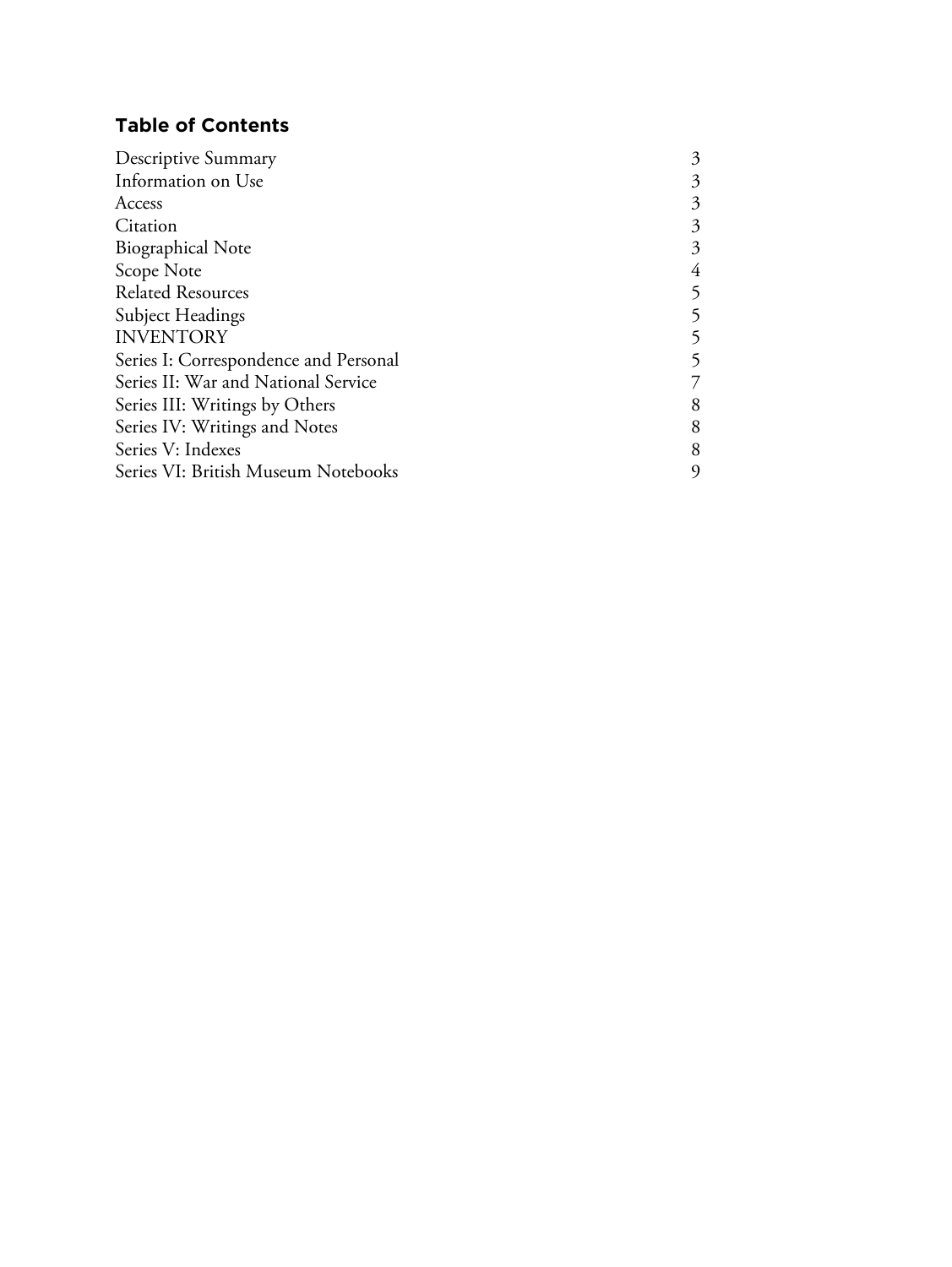## **Descriptive Summary**

| <b>Identifier</b> | ICU.SPCL.COULTON                                                                                                                                                                                                                              |
|-------------------|-----------------------------------------------------------------------------------------------------------------------------------------------------------------------------------------------------------------------------------------------|
| <b>Title</b>      | Coulton, George Gordon. Papers                                                                                                                                                                                                                |
| Date              | 1875-1941                                                                                                                                                                                                                                     |
| <b>Size</b>       | 19.5 linear feet (38 boxes)                                                                                                                                                                                                                   |
| <b>Repository</b> | Special Collections Research Center<br>University of Chicago Library<br>1100 East 57th Street<br>Chicago, Illinois 60637 U.S.A.                                                                                                               |
| <b>Abstract</b>   | G. G. (George Gordon) Coulton (1858-1957), Professor of Medieval<br>History. The collection includes correspondence, photographs, notes and<br>writings documenting Coulton's scholarship and his advocacy of compulsory<br>national service. |

## **Information on Use**

# **Access**

Open for research. No restrictions.

# **Citation**

When quoting material from this collection, the preferred citation is: Coulton, George Gordon. Papers, [Box #, Folder #], Special Collections Research Center, University of Chicago Library

# **Biographical Note**

G. G. (George Gordon) Coulton, Historian, was born in King's Lynn, Norfolk, England in 1858. He was educated at St. Catharine's College, Cambridge. Although ordained as a deacon in the Church of England in 1883, Coulton served only briefly before spiritual doubts led him to resign his curacy in 1885. For the next decades, he held a series of teaching and tutoring positions and studied and wrote extensively in medieval history.

In 1911, Coulton was named Birkbeck Lecturer in Ecclesiastical History at Trinity College, Cambridge, and in 1919, he became a Lecturer in English and a Fellow St. John's College. He retired from his faculty position in 1934, and devoted himself to research and writing. He spent the majority of the war years (1940-1944) in Canada, as a guest lecturer at the University of Toronto. Coulton married Rose Dorothy Ilbert in 1904; they had two daughters. He died in Cambridge in 1947.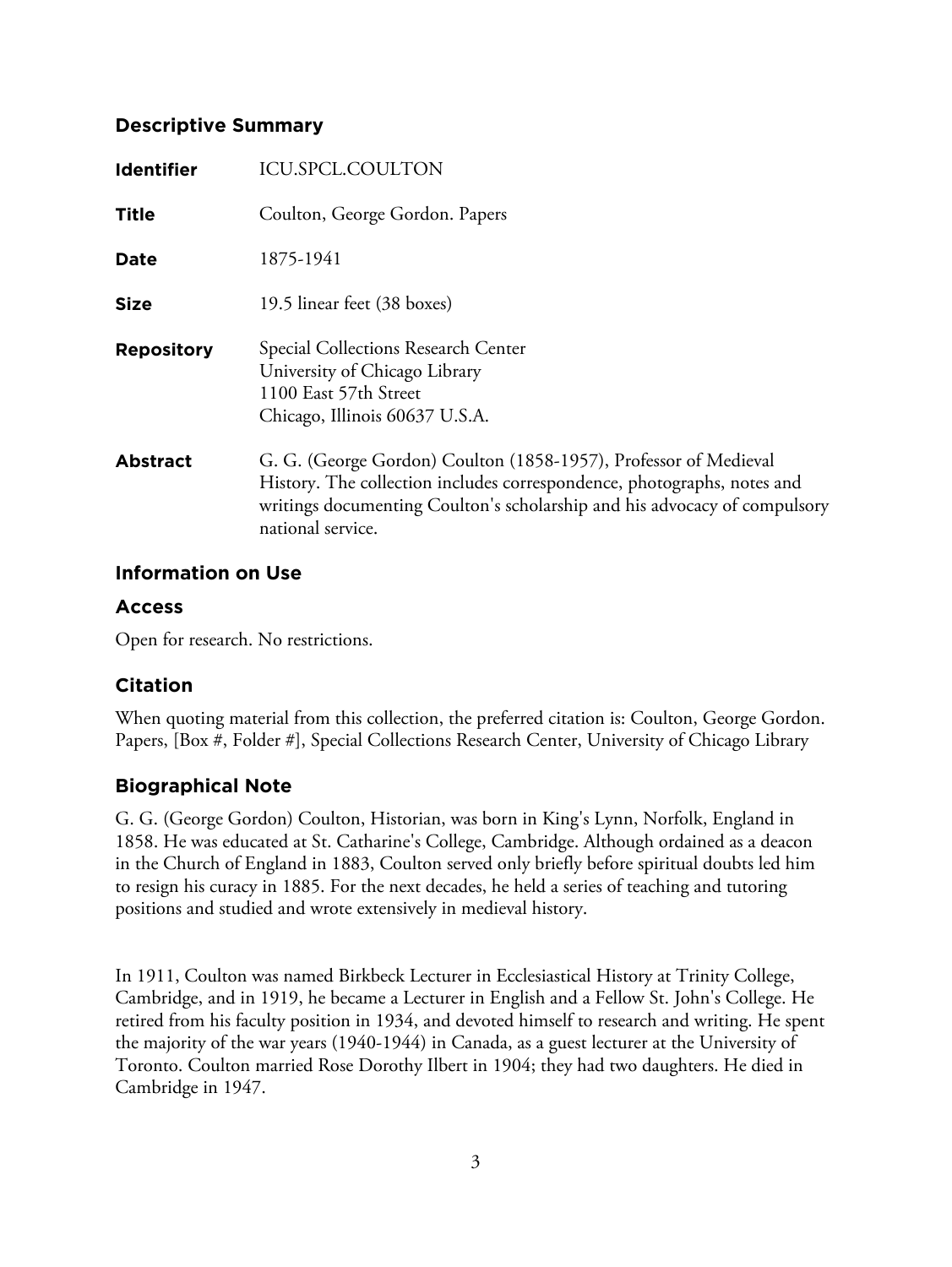As an historian, Coulton was most noted for his attention to primary sources, particularly those illuminating religious, social and economic topics, and the controversy generated by his disputes with mostly Roman Catholic scholars. Among his published works are the anthologies of medieval sources A Medieval Garner, 1910 and Social Britain from the Conquest to the Reformation, 1918, monographs, including The Medieval Village, 1925; Art and the Reformation, 1928; Inquisition and Liberty, 1938 and Medieval Panorama, 1938 and the fourvolume work Five Centuries of Religion, 1923-1950.

In addition to his scholarship, Coulton was a strong advocate for compulsory military service and an active member of the National Service League. He wrote and spoke publicly on the subject, particularly in the first two decades of the 20th century.

## **Scope Note**

The Coulton papers have been divided into six series.

Series I: Correspondence and Personal, contains mostly correspondence received by Coulton from 1905 to 1939. Some copies or drafts of outgoing letters are included. Most of the correspondence concerns Coulton's scholarship and his advocacy of compulsory national service; little personal material is included. Among Coulton's major correspondents are fellow historians James Gairdner, H. G. Richardson and H. P. Stokes, and Reginald L. Poole, editor of the English Historical Review. The correspondence with Poole includes Coulton's essay "A Point of Monastic Costume and Discipline," on codpieces in monastic dress, which Poole declined to publish.

Series I also includes several files of unidentified and undated photographs. The photos appear to be snapshots taken on travels through towns and countryside in Britain, Switzerland and Germany, in the late 19th or early 20th centuries. Many of the photos are likely to have been taken in Stein am Rhein, Switzerland. A small group of photos are identified as having been taken at Coulton's family home, Pentney, Norfolk, in 1901.

Series II: War and National Service, contains Coulton's notes from his readings and writings about compulsory military service, pamphlets he collected on the subject during the first World War, and annotated proofs of his book The Case for Compulsory Military Service, 1917.

Series III: Writings by Others, contains two MA theses on late medieval and early modern English nunneries by British women historians. Particularly notable is Some Chapters in the History of English Nunneries in the Later Middle Ages, (c. 1250-1535), University of London, 1916, by Eileen E. Power, a prominent economic historian and pioneer in the study of medieval women's history.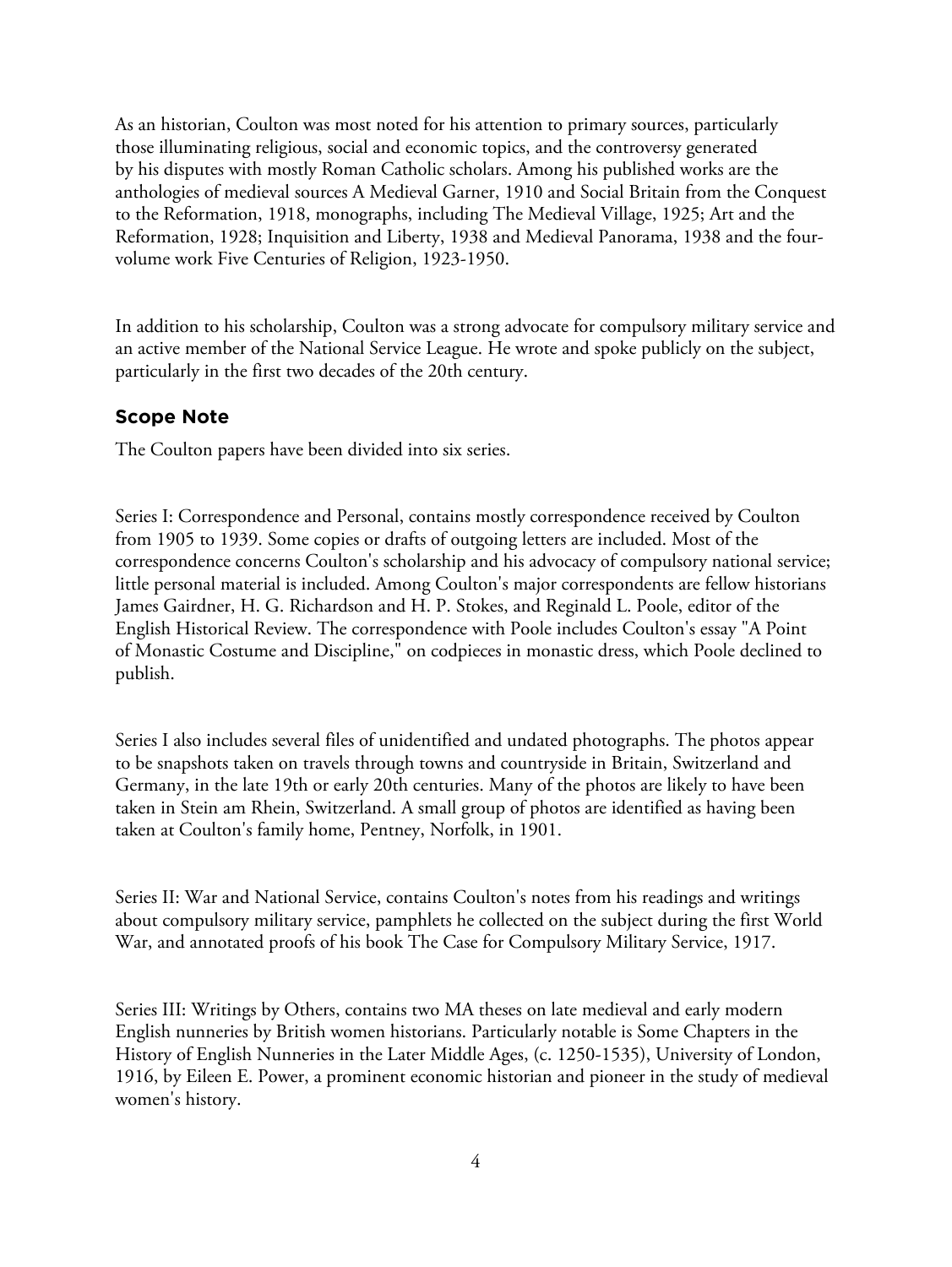Series IV: Writings and Notes contains notes and transcriptions on a variety of subjects, particularly monasticism, usury and the 13th century Italian chronicler Salimbene. Also included are annotated proofs of Coulton's Christ, Saint Francis and Today, 1918. The material in Series IV is similar to that in Series VI, but does not form part of Coulton's designated series of "British Museum Notebooks."

Series V and VI contain the volumes Coulton called his "British Museum Notebooks." Originally comprising "extracts and notes made when [Coulton] could manage to get to the British Museum," the scope of the notebooks expanded to include notes, transcriptions of articles and historic documents, clippings, and a small amount of correspondence relating to Coulton's widespread scholarly and civic interests. While the majority of the volumes focus on medieval social, economic and religious history, the notebooks also demonstrate the degree to which Coulton's historical studies were matched by an interest in the role of religion in contemporary life. Notebook 53, for example, is a scrapbook of clippings of a 1901 debate carried on among Coulton and others in the pages of the New Statesman, on the relative "morality," as defined by the rate of illegitimate birth, of Protestant and Catholic regions. The notebooks in Series VI are numbered from one to 271. Volumes 24, 38, 150, 180 and 269 are not included in the collection.

Series V contains indexes to the British Museum notebooks. The most complete are Index A, by author and title, and Index B, a subject index. Index B also includes various other sources, not in the notebooks, which are listed in the beginning of the book. The other notebooks and note cards in the series are less complete; several appear to be early drafts superseded by Indexes A and B.

## **Related Resources**

The following related resources are located in the Department of Special Collections:

http://www.lib.uchicago.edu/e/spcl/select.html

## **Subject Headings**

- Coulton, G. G. (George Gordon), 1858-1947
- Power, Eileen Edna, 1889-1940
- Middle Ages -- History
- National Service -- Great Britain

## **INVENTORY**

#### **Series I: Correspondence and Personal**

```
Box 1
Folder 1
  Correspondence A-B, 1875, 1905-1939
Box 1
```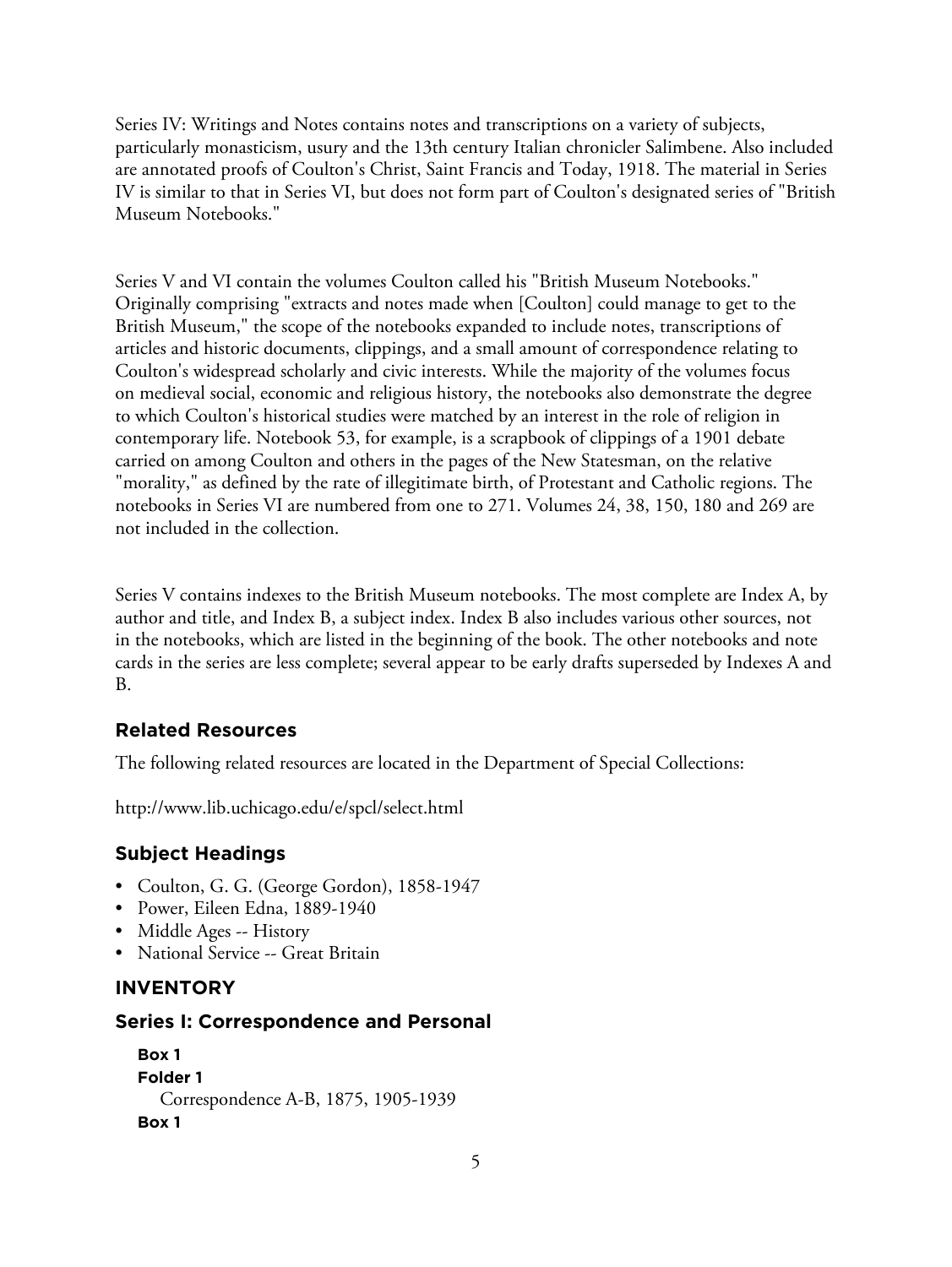**Folder 2** Correspondence C, 1909-1911 **Box 1 Folder 3** Correspondence D, 1905-1939 **Box 1 Folder 4** Correspondence E-F, 1906-1932 **Box 1 Folder 5** Correspondence G, 1905-1912 **Box 1 Folder 6** Correspondence H, 1905-1924 **Box 1 Folder 7** Correspondence I-L, 1908-1941 **Box 1 Folder 8** Correspondence M, 1905-1913 **Box 1 Folder 9** Correspondence N, 1920-1923 **Box 1 Folder 10** Correspondence O-P, 1907-1923 **Box 1 Folder 11** Correspondence, Reginald L. Poole, 1910-1919 **Box 1 Folder 12** Correspondence Q-R, 1905-1924 **Box 1 Folder 13** Correspondence S, 1907-1935 **Box 1 Folder 14** Correspondence T-V, 1908-1920 **Box 1 Folder 15** Correspondence W-Z, 1905-1935 **Box 1 Folder 16** Photographs, undated **Box 1 Folder 17**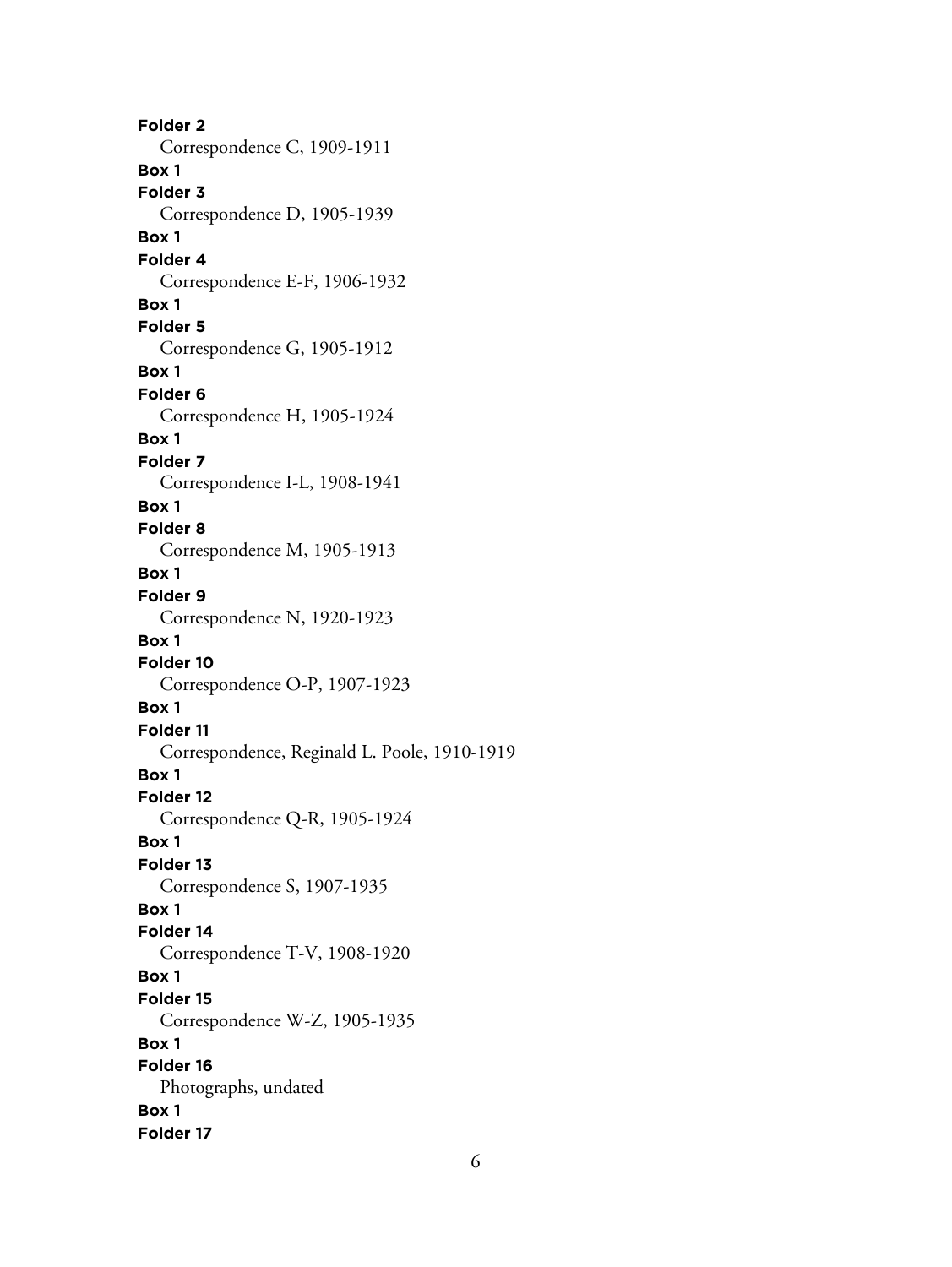Photographs, Pentney, ca. 1901 **Box 1 Folder 18** Address Book **Box 1 Folder 19**

Maps

## **Series II: War and National Service**

**Box 2**

**Folder 1**

Notes

## **Box 2**

#### **Folder 2**

Notebook, "War and Education"

## **Box 2**

## **Folder 3**

Notebook, notes and transcriptions of scholarship on war and service in world history

## **Box 2**

## **Folder 4**

Pamphlets

- G. G. Coulton, "Our National Army. A Question for the People," 1900
- National Service League, "A Speakers' Handbook," 1914
- Socialist Labour Party, "Compulsory Military Service. Should the Working Class Support It?" undated
- Charles Roden Buxton, "A Practical, Permanent, and Honourable Settlement of the War," 1916

## **Box 2**

## **Folder 5**

Pamphlets and notes

- Union of Democratic Control, "The Peace Debate in the House of Commons (May 23, 1916)
- Arthur Ponsonby, "Why Must the War Go On?" undated
- Charles Trevelyan, "The Case for Negotiation," 1916
- Charles Roden Buxton, "Peace this Winter: A Reply to Mr. Lloyd George," undated
- Union of Democratic Control, "The Morrow of the War," undated
- Union of Democratic Control, "The Union of Democratic Control: Its Motives, Object and Policy," 1916
- Norman Angell, "The Prussian in Our Midst," undated
- Union of Democratic Control, "The Attack upon Freedom of Speech: The Broken-Up Meeting at the Memorial Hall, 29th November, 1915"
- Norman Angell, "Shall this War End German Militarism," undated
- Norman Angell, "American and the Cause of the Allies," 1916
- New Statesman, "An Allied Peace: Being an Unofficial Forecast of the Terms of Peace," 1916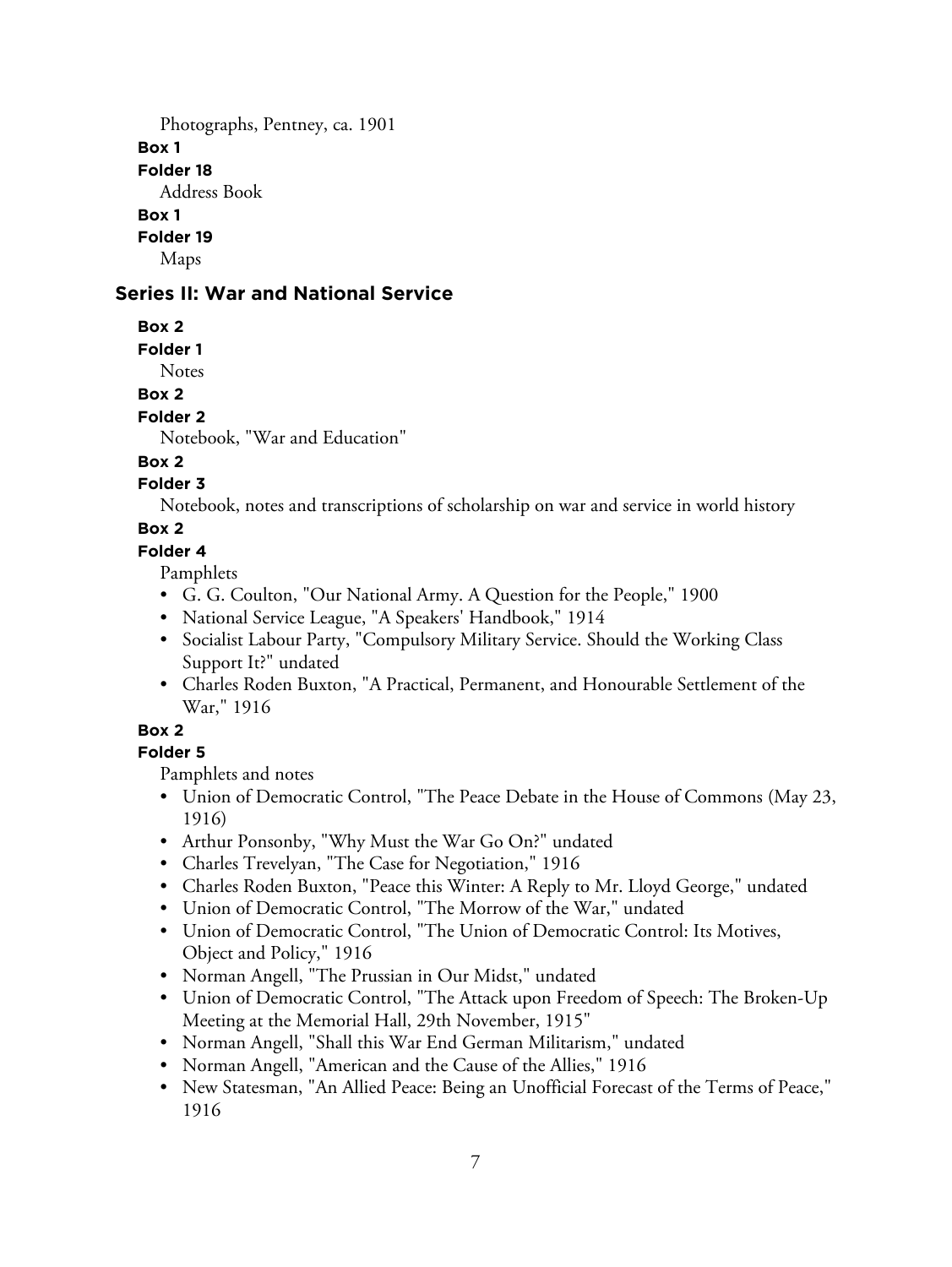• J. Ramsay MacDonald, "War and the Workers: A Plea for Democratic Control," undated

#### **Box 2**

## **Folder 6**

G. G. Coulton, The Case for Compulsory Military Service, annotated proofs, 1917

#### **Series III: Writings by Others**

#### **Box 3**

#### **Folder 1**

H. T. Jacka, The Dissolution of the English Nunneries, MA Thesis, University of London, typescript, 1917

#### **Box 3**

#### **Folder 2**

E. E. Power, Some Chapters in the History of English Nunneries in the Later Middle Ages, (c. 1250-1535), MA Thesis, University of London, typescript, 1916

#### **Series IV: Writings and Notes**

#### **Box 4**

#### **Folder 1-10**

Monasticism, notes, transcriptions and correspondence, ca. 1930-1940

#### **Box 4**

## **Folder 11**

Usury, notes, transcriptions and correspondence, ca. 1927

#### **Box 5**

## **Folder 1**

Skeat's Piers Ploughman B-Text (EETS, 1869), heavily annotated

#### **Box 5**

#### **Folder 2**

Notes and "From St. Francis to Dante: Translations from the Chronicle of the Franciscan Salimbene," chapters 26-end, typescript, circa 1905

## **Box 5**

#### **Folder 3**

"Salimbene Index," notebook

#### **Box 5**

## **Folder 4**

"Salimbene Additions, Vol II," notebook

#### **Box 5**

#### **Folder 5**

"Christ, St Francis and Today," annotated proofs, 1918

## **Series V: Indexes**

| Box 6      |
|------------|
| Folder 1-5 |
| Notecards  |
| Box 6      |
| Folder 6   |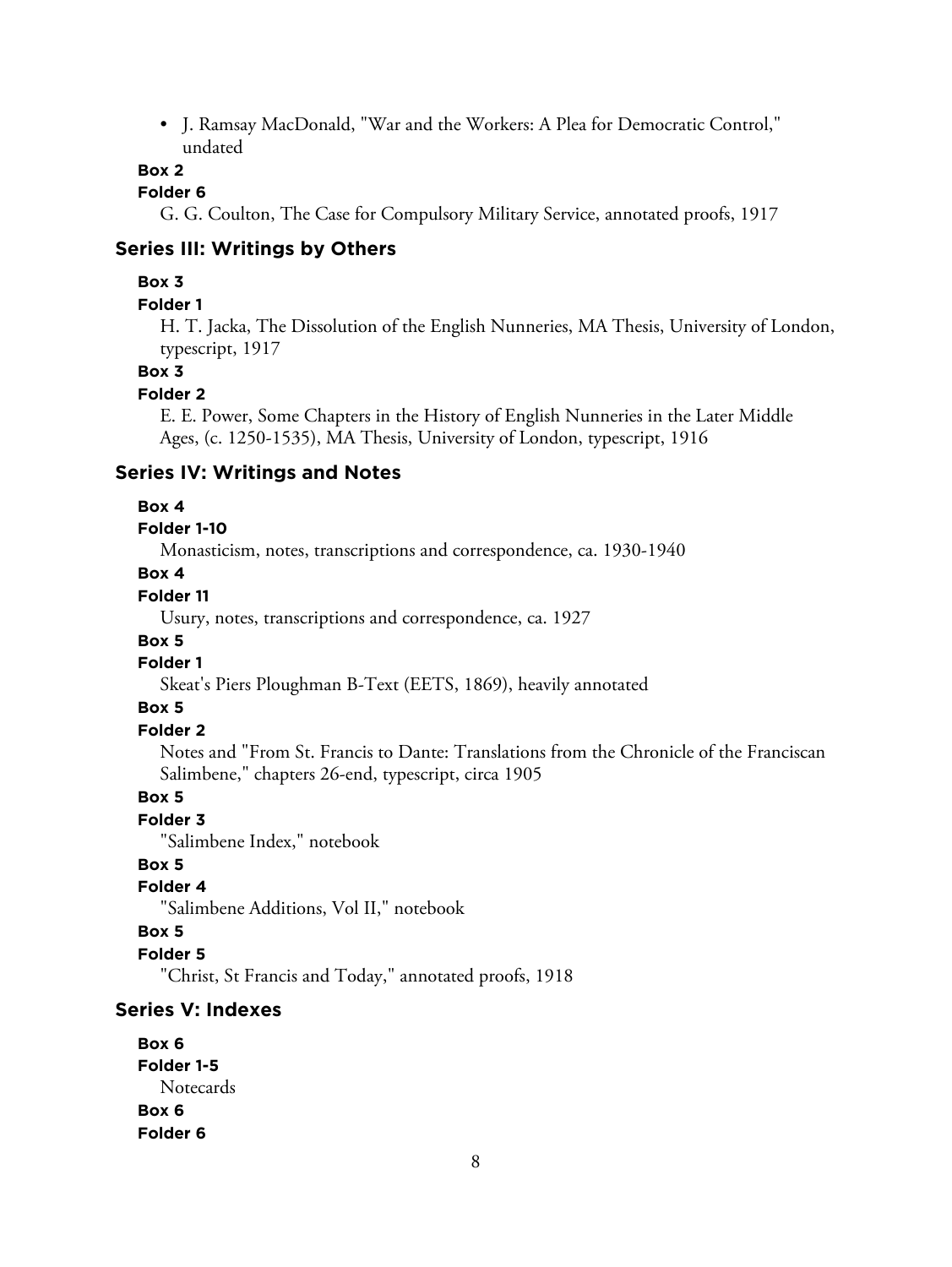Index A, Author-Title Index to British Museum notebooks

**Box 7**

Index B, the most complete subject index of the British Museum notebooks and of other works indicated.

#### **Box 8**

#### **Folder 1**

Index C, partial index to British Museum notebooks and other texts

# **Box 8**

## **Folder 2**

Index F, partial index to British Museum notebooks and other texts

## **Box 8**

## **Folder 3**

Index G, partial index to British Museum notebooks and other texts

# **Box 8**

## **Folder 4**

Index H, partial index to British Museum notebooks and other texts

## **Box 8**

## **Folder 5**

Indexes to British Museum notebooks and other texts

- Index I
- Index to multiple works
- Unidentified index

## **Series VI: British Museum Notebooks**

## **Box 9 Folder 1** Notebooks 1-3 **Box 9 Folder 2** Notebook 4 **Box 9 Folder 3** Notebook 5 **Box 9 Folder 4** Notebooks 6-8 **Box 9 Folder 5** Notebook 9 **Box 9 Folder 6** Notebooks 10-12 **Box 9 Folder 7** Notebooks 13-14 **Box 9**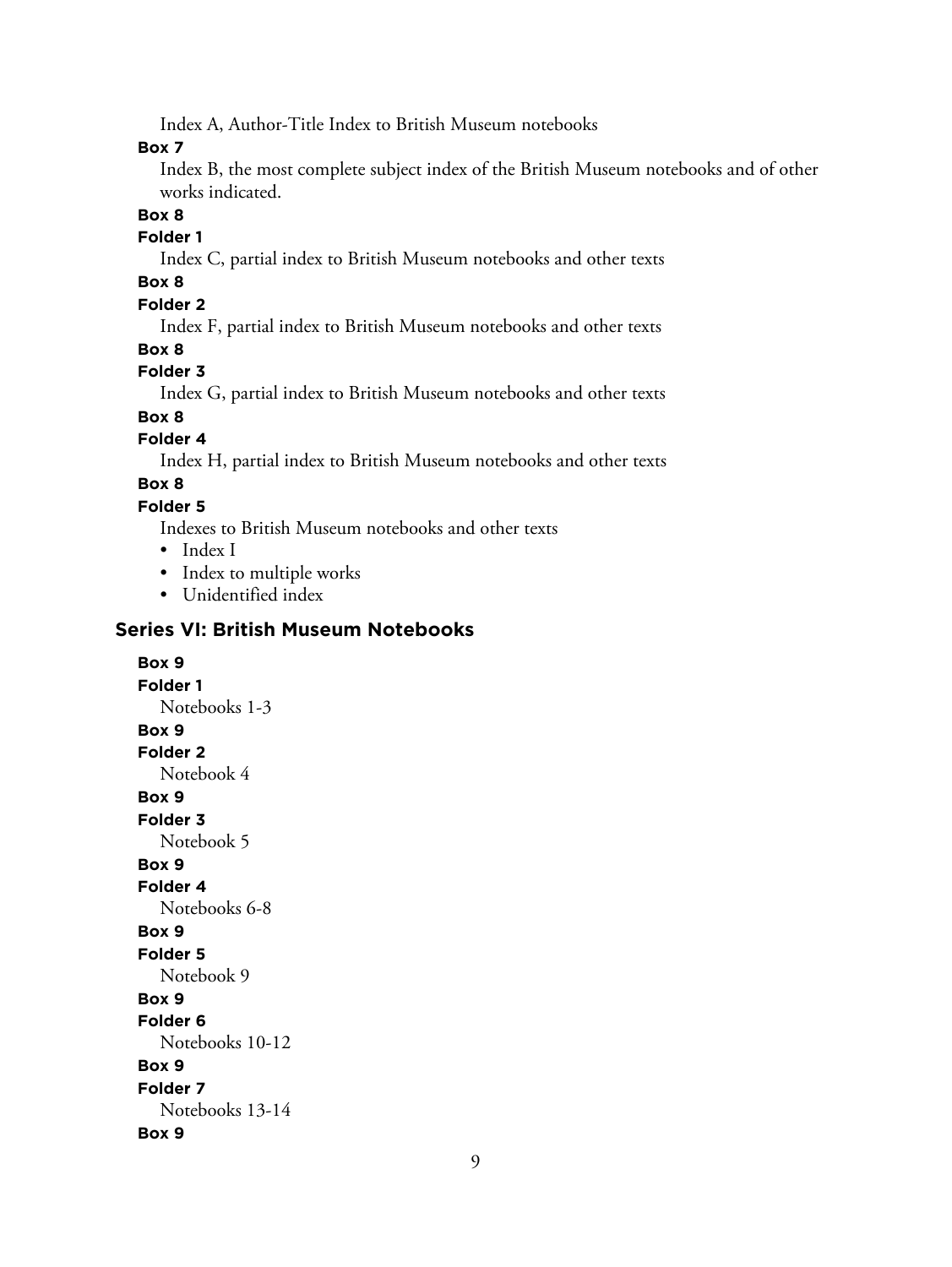**Folder 8** Notebook 15 **Box 10 Folder 1** Notebook16 **Box 10 Folder 2** Notebook 17 **Box 10 Folder 3** Notebook 18 **Box 10 Folder 4** Notebooks 19-22 **Box 10 Folder 5** Notebook 23, 25-26 **Box 10 Folder 6** Notebooks 27-28 **Box 10 Folder 7** Notebooks 29-30 **Box 11 Folder 1** Notebooks 31-32 **Box 11 Folder 2** Notebook 33-33a **Box 11 Folder 3** Notebook 34 **Box 11 Folder 4** Notebooks 35-35a **Box 11 Folder 5** Notebook 36 **Box 11 Folder 6** Notebooks 37-37a **Box 11 Folder 7** Notebooks 39-41 **Box 11 Folder 8**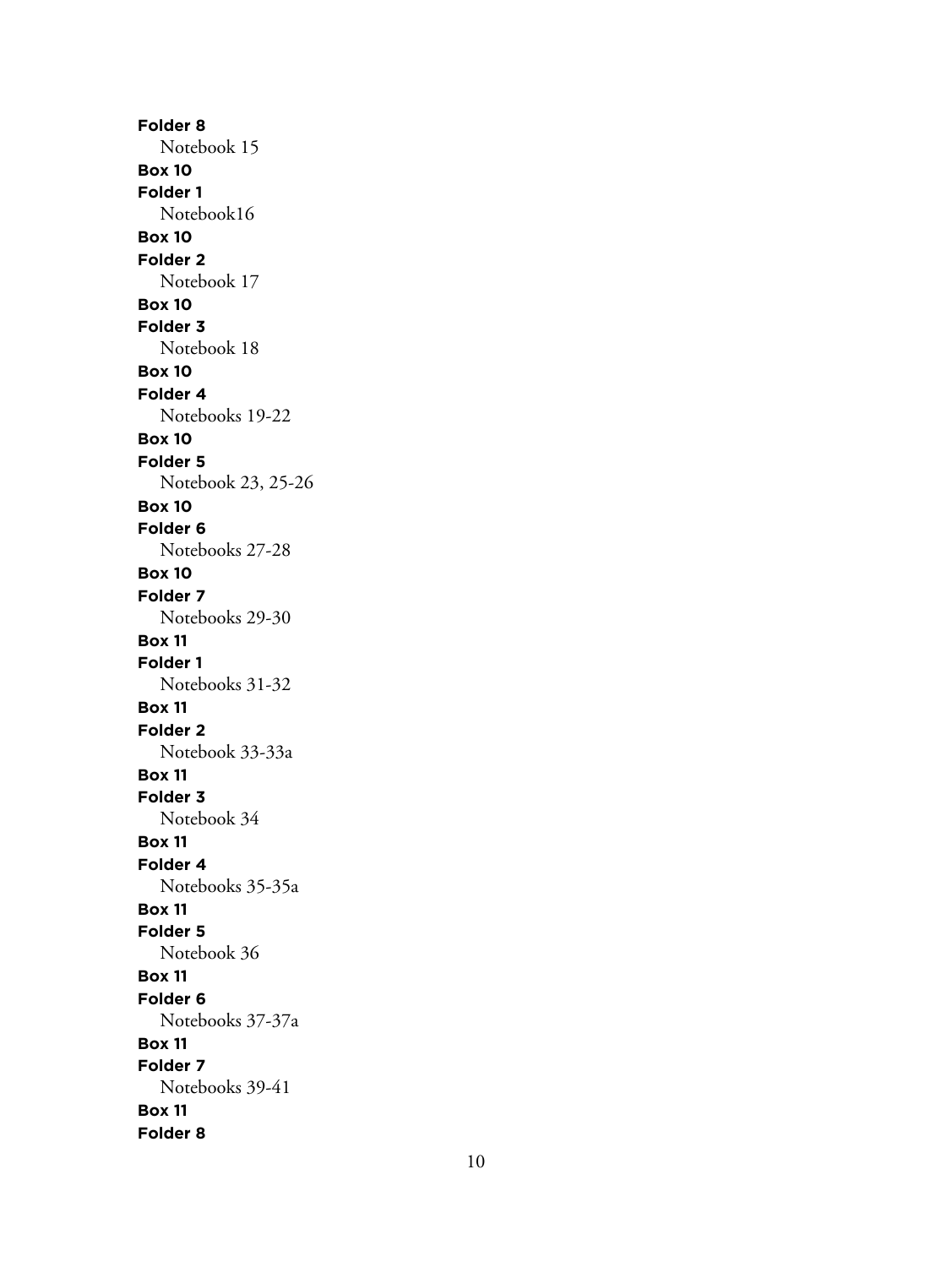Notebooks 42-43 **Box 12 Folder 1** Notebooks 44-45 **Box 12 Folder 2** Notebooks 46-47 **Box 12 Folder 3** Notebooks 48-50 **Box 12 Folder 4** Notebooks 51-52 **Box 12 Folder 5** Notebook 53 **Box 12 Folder 6** Notebooks 54-55 **Box 12 Folder 7** Notebooks 56-57 **Box 13 Folder 1** Notebooks 58-59 **Box 13 Folder 2** Notebook 60 **Box 13 Folder 3** Notebooks 61-62 **Box 13 Folder 4** Notebooks 63-64 **Box 13 Folder 5** Notebooks 65-66 **Box 13 Folder 6** Notebooks 67-68 **Box 13 Folder 7** Notebook 69 **Box 14 Folder 1** Notebook 70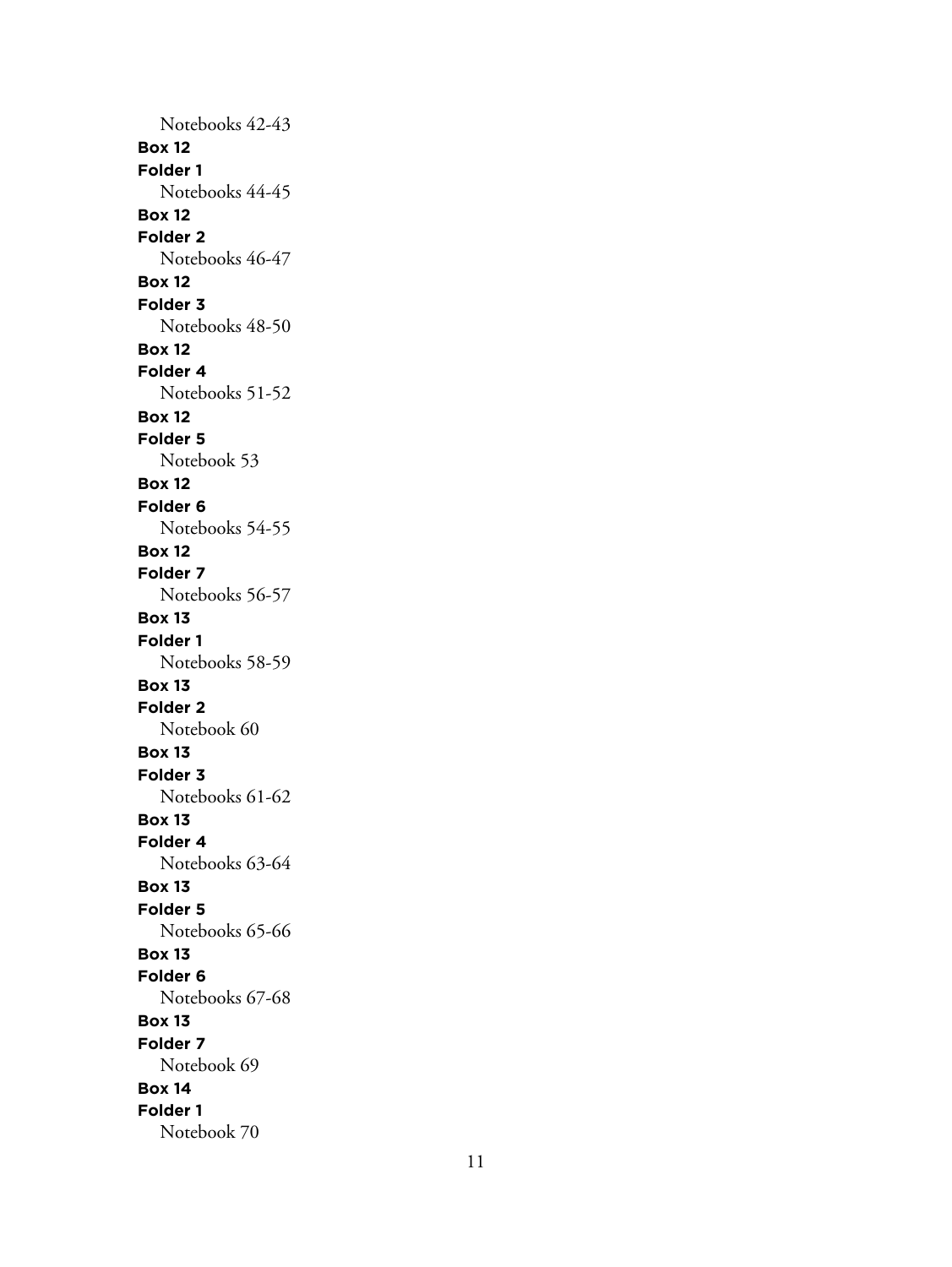**Box 14 Folder 2** Notebook 71 **Box 14 Folder 3** Notebooks 72-73 **Box 14 Folder 4** Notebook 74 **Box 14 Folder 5** Notebooks 75-76 **Box 14 Folder 6** Notebooks77-78 **Box 14 Folder 7** Notebook 79 **Box 14 Folder 8** Notebooks 80-82 **Box 15 Folder 1** Notebooks 83-84 **Box 15 Folder 2** Notebooks 85-86 **Box 15 Folder 3** Notebooks 87-88 **Box 15 Folder 4** Notebooks 89-90 **Box 15 Folder 5** Notebooks 91-92 **Box 15 Folder 6** Notebook 93 **Box 15 Folder 7** Notebook 94 **Box 16 Folder 1** Notebooks 95-96 **Box 16**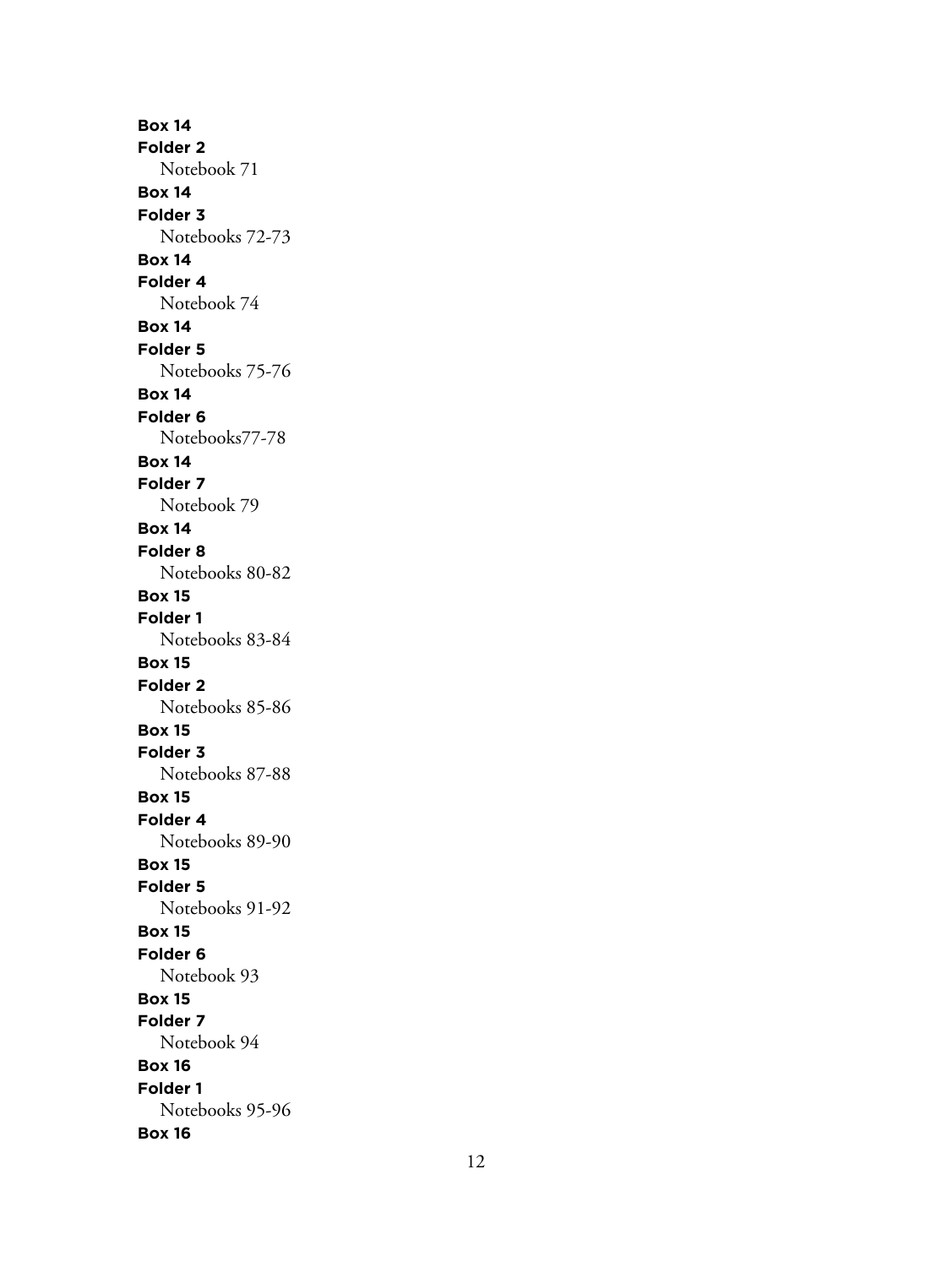**Folder 2** Notebook 97 **Box 16 Folder 3** Notebooks 98-99 **Box 16 Folder 4** Notebook 100 **Box 16 Folder 5** Notebook 101 **Box 16 Folder 6** Notebooks 102-103 **Box 16 Folder 7** Notebook 104 **Box 17 Folder 1** Notebook 105 **Box 17 Folder 2** Notebook 106 **Box 17 Folder 3** Notebook 107 **Box 17 Folder 4** Notebook 108 **Box 17 Folder 5** Notebook 109 **Box 17 Folder 6** Notebook 110 **Box 17 Folder 7** Notebook 111 **Box 17 Folder 8** Notebook 112 **Box 18 Folder 1** Notebook 113 **Box 18 Folder 2**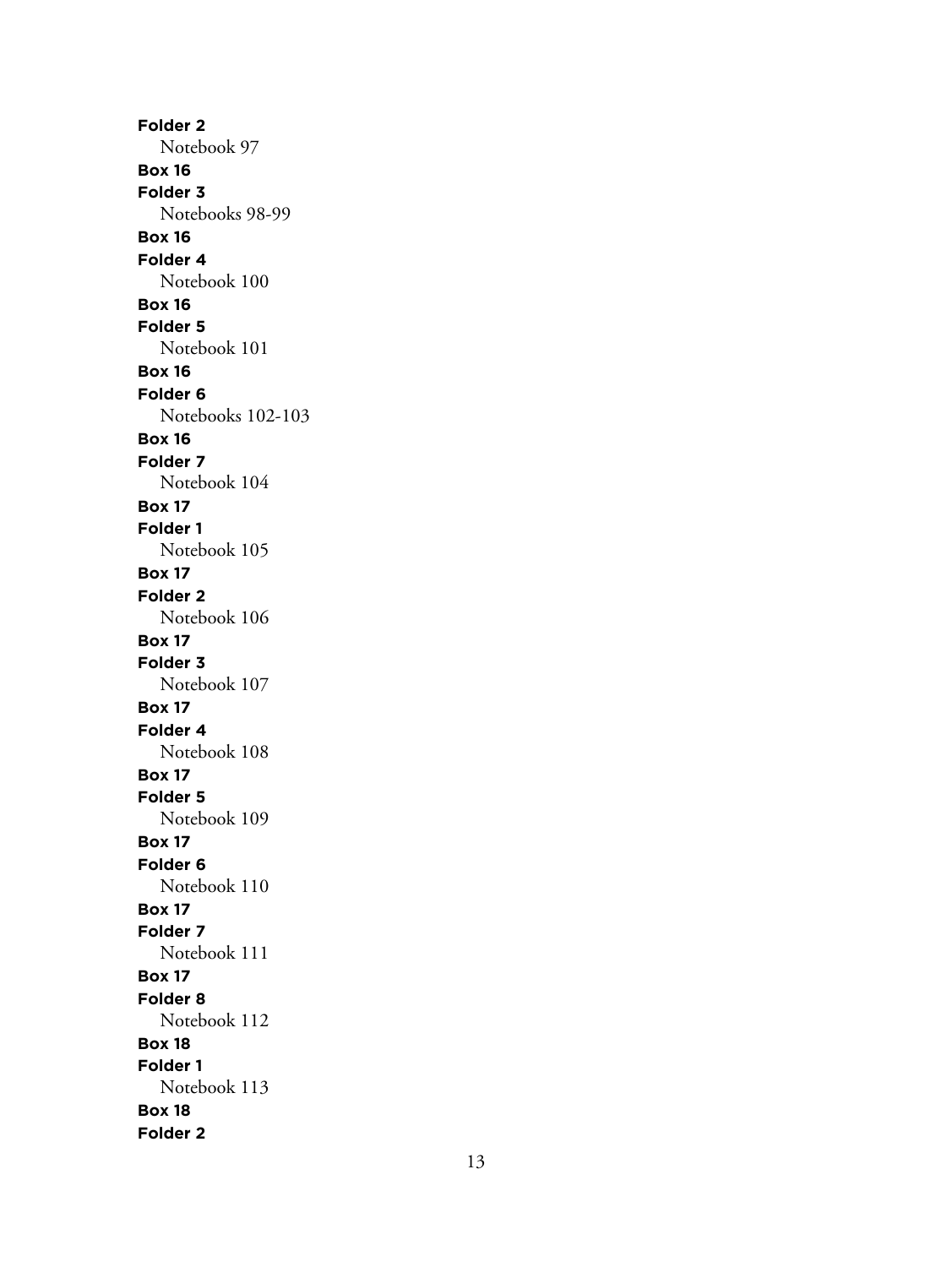Notebook 114 **Box 18 Folder 3** Notebook 115 **Box 18 Folder 4** Notebook 116 **Box 18 Folder 5** Notebook 117 **Box 18 Folder 6** Notebook 118 **Box 19 Folder 1** Notebook 119 **Box 19 Folder 2** Notebook 120 **Box 19 Folder 3** Notebook 121 **Box 19 Folder 4** Notebook 122 **Box 19 Folder 5** Notebook 123 **Box 19 Folder 6** Notebook 124 **Box 19 Folder 7** Notebook 125 **Box 20 Folder 1** Notebook 126 **Box 20 Folder 2** Notebook 127 **Box 20 Folder 3** Notebook 128 **Box 20 Folder 4** Notebook 129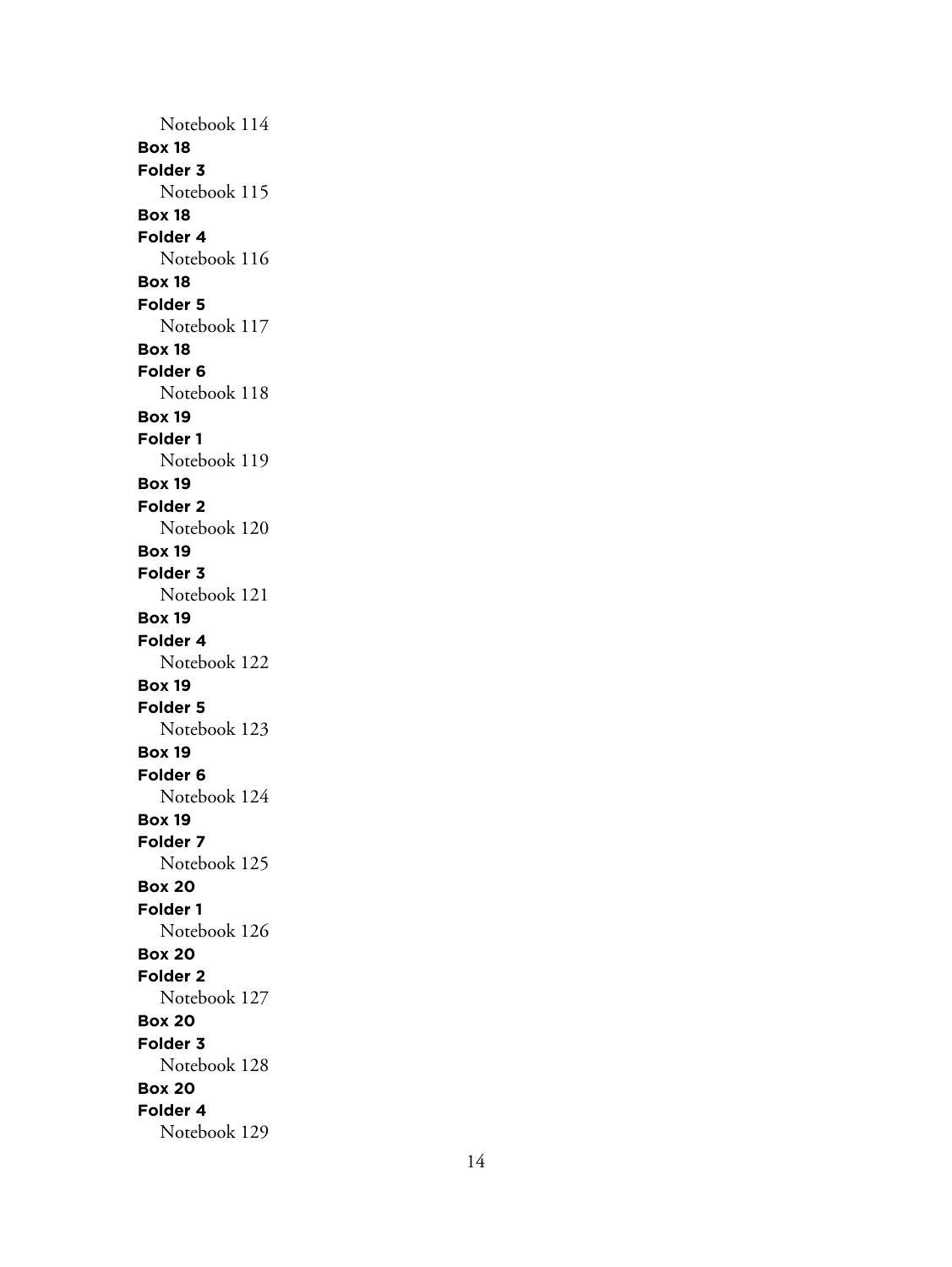**Box 20 Folder 5** Notebook 130 **Box 21 Folder 1** Notebook 131 **Box 21 Folder 2** Notebook 132 **Box 21 Folder 3** Notebook 133 **Box 21 Folder 4** Notebook 134 **Box 21 Folder 5** Notebook 135 **Box 21 Folder 6** Notebook 135a **Box 21 Folder 7** Notebook 136 **Box 22 Folder 1** Notebook 137 **Box 22 Folder 2** Notebook 138 **Box 22 Folder 3** Notebook 139 **Box 22 Folder 4** Notebook 140 **Box 22 Folder 5** Notebook 141 **Box 22 Folder 6** Notebook 142 **Box 22 Folder 7** Notebook 143 **Box 23**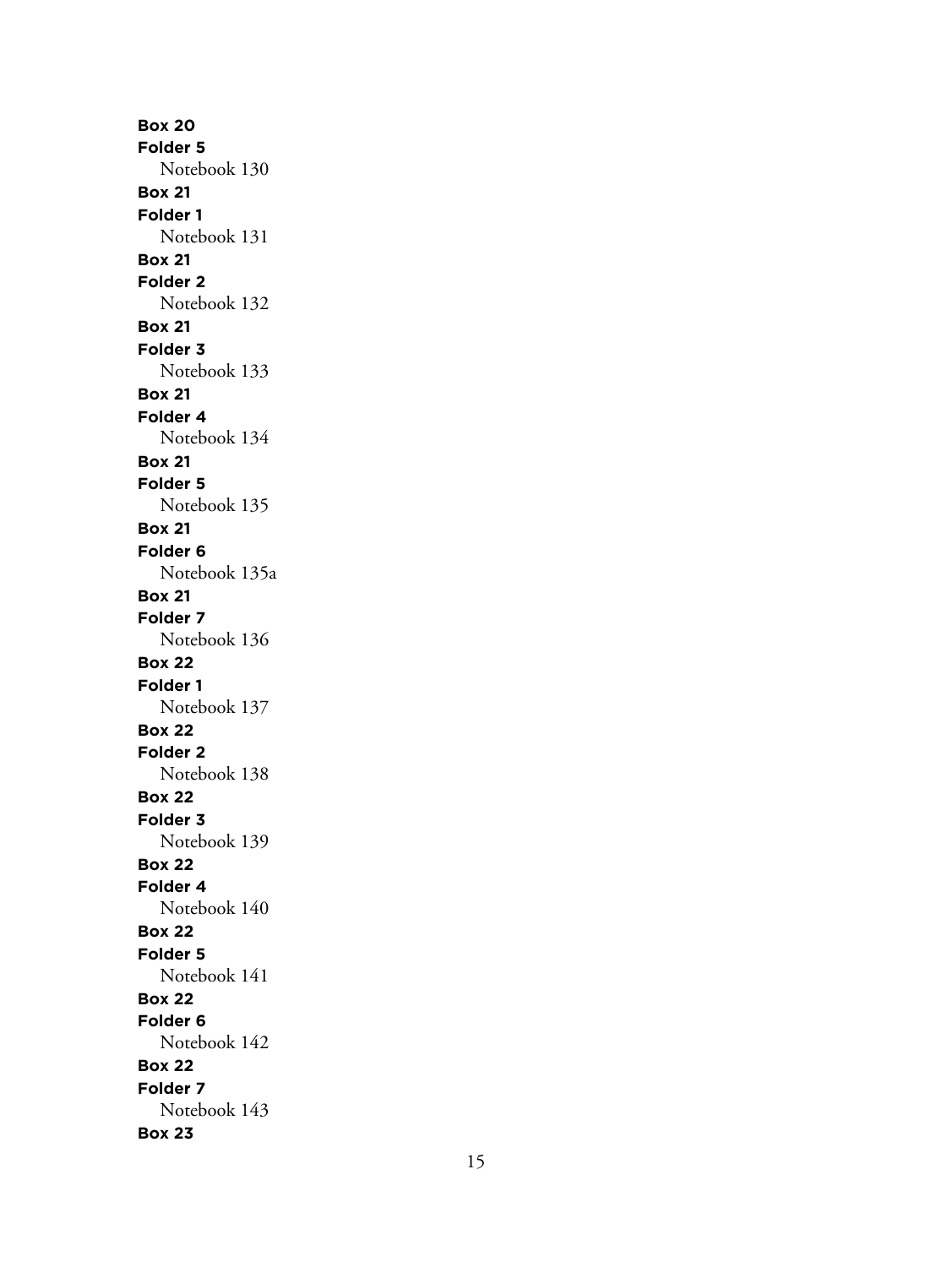**Folder 1** Notebook 144 **Box 23 Folder 2** Notebook 145 **Box 23 Folder 3** Notebook 146 **Box 23 Folder 4** Notebooks 147-148 **Box 23 Folder 5** Notebook 149 **Box 23 Folder 6** Notebook 151 **Box 23 Folder 7** Notebook 152 **Box 23 Folder 8** Notebook 153 **Box 24 Folder 1** Notebooks 154-155 **Box 24 Folder 2** Notebook 156 **Box 24 Folder 3** Notebook 157 **Box 24 Folder 4** Notebook 158 **Box 24 Folder 5** Notebook 159 **Box 24 Folder 6** Notebook 160 **Box 24 Folder 7** Notebook 161 **Box 25 Folder 1**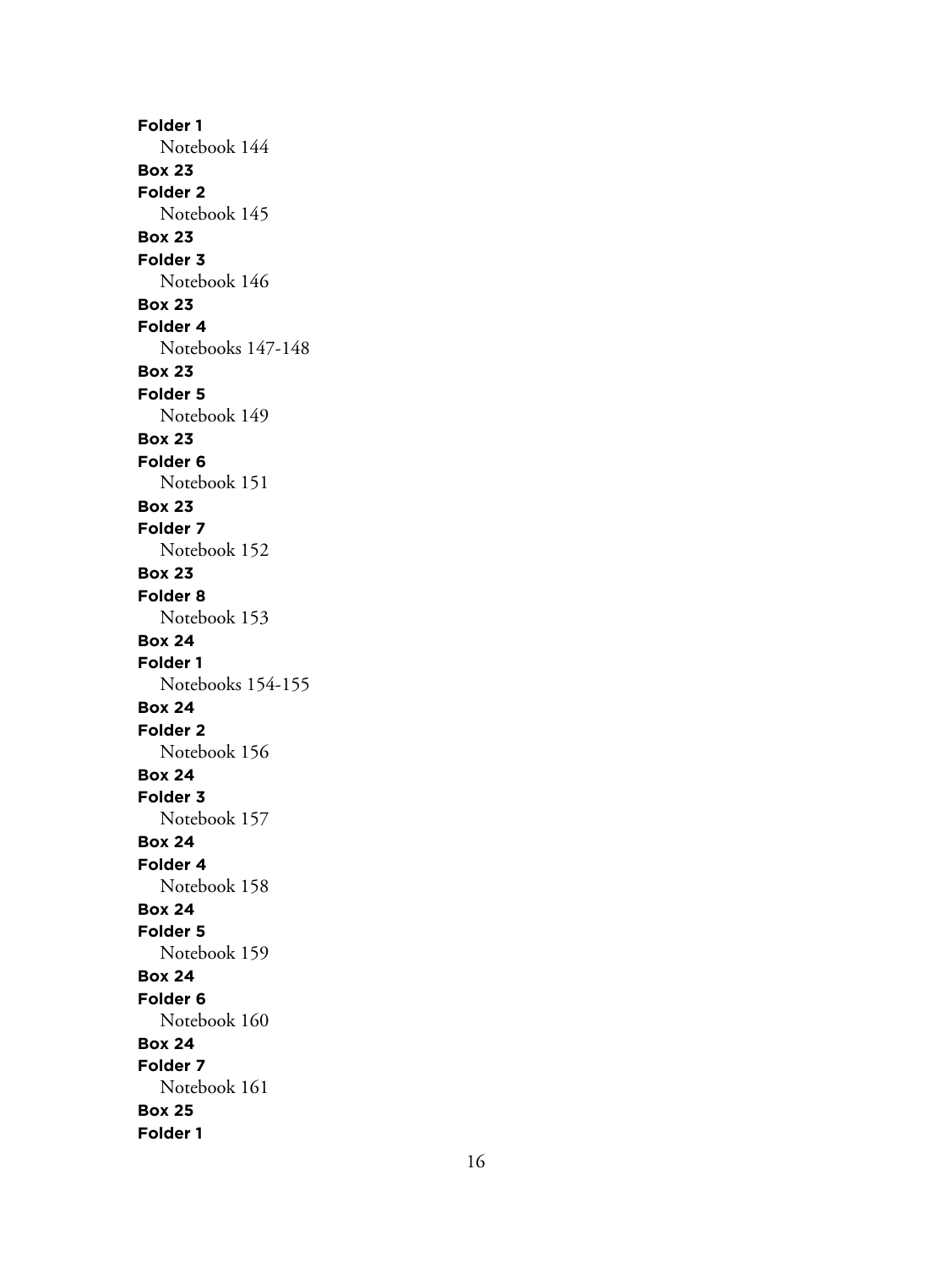Notebook 162 **Box 25 Folder 2** Notebook 163 **Box 25 Folder 3** Notebook 164 **Box 25 Folder 4** Notebook 165 **Box 25 Folder 5** Notebook 166 **Box 25 Folder 6** Notebook 167 **Box 25 Folder 7** Notebook 168 **Box 26 Folder 1** Notebook 169 **Box 26 Folder 2** Notebook 170 **Box 26 Folder 3** Notebook 171 **Box 26 Folder 4** Notebook 172 **Box 26 Folder 5** Notebook 173 **Box 26 Folder 6** Notebook 174 **Box 26 Folder 7** Notebook 175 **Box 27 Folder 1** Notebook 176 **Box 27 Folder 2** Notebook 177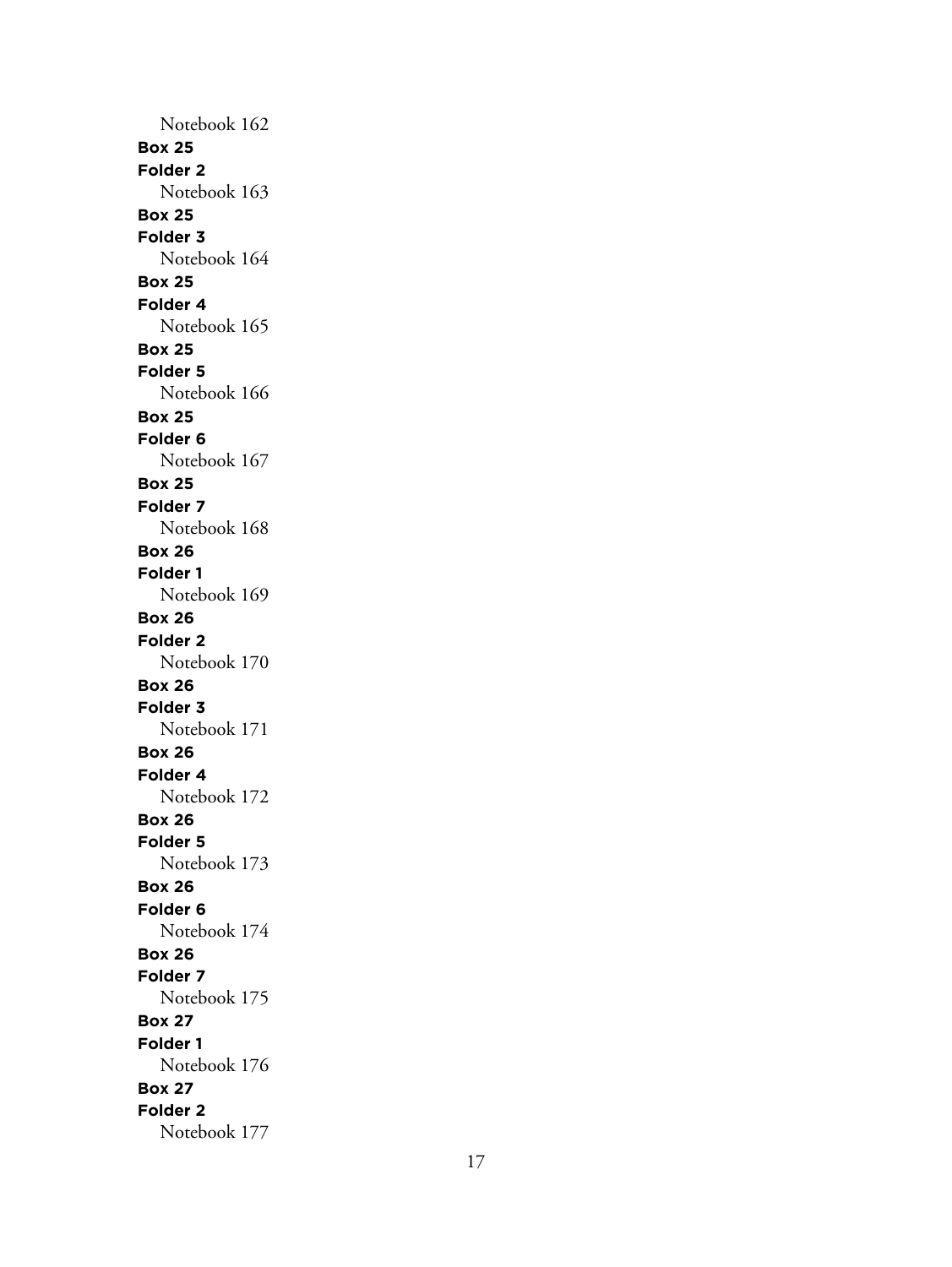**Box 27 Folder 3** Notebook 178 **Box 27 Folder 4** Notebooks 179, 181, 182 **Box 27 Folder 5** Notebook 183 **Box 27 Folder 6** Notebook 184 **Box 27 Folder 7** Notebooks 185-186 **Box 27 Folder 8** Notebooks 187-188 **Box 28 Folder 1** Notebook 189 **Box 28 Folder 2** Notebooks 190-191 **Box 28 Folder 3** Notebooks 192-193 **Box 28 Folder 4** Notebooks 194-195 **Box 28 Folder 5** Notebooks 196-197 **Box 28 Folder 6** Notebooks 198-199 **Box 29 Folder 1** Notebooks 200-201 **Box 29 Folder 2** Notebook 202 **Box 29 Folder 3** Notebook 203 **Box 29**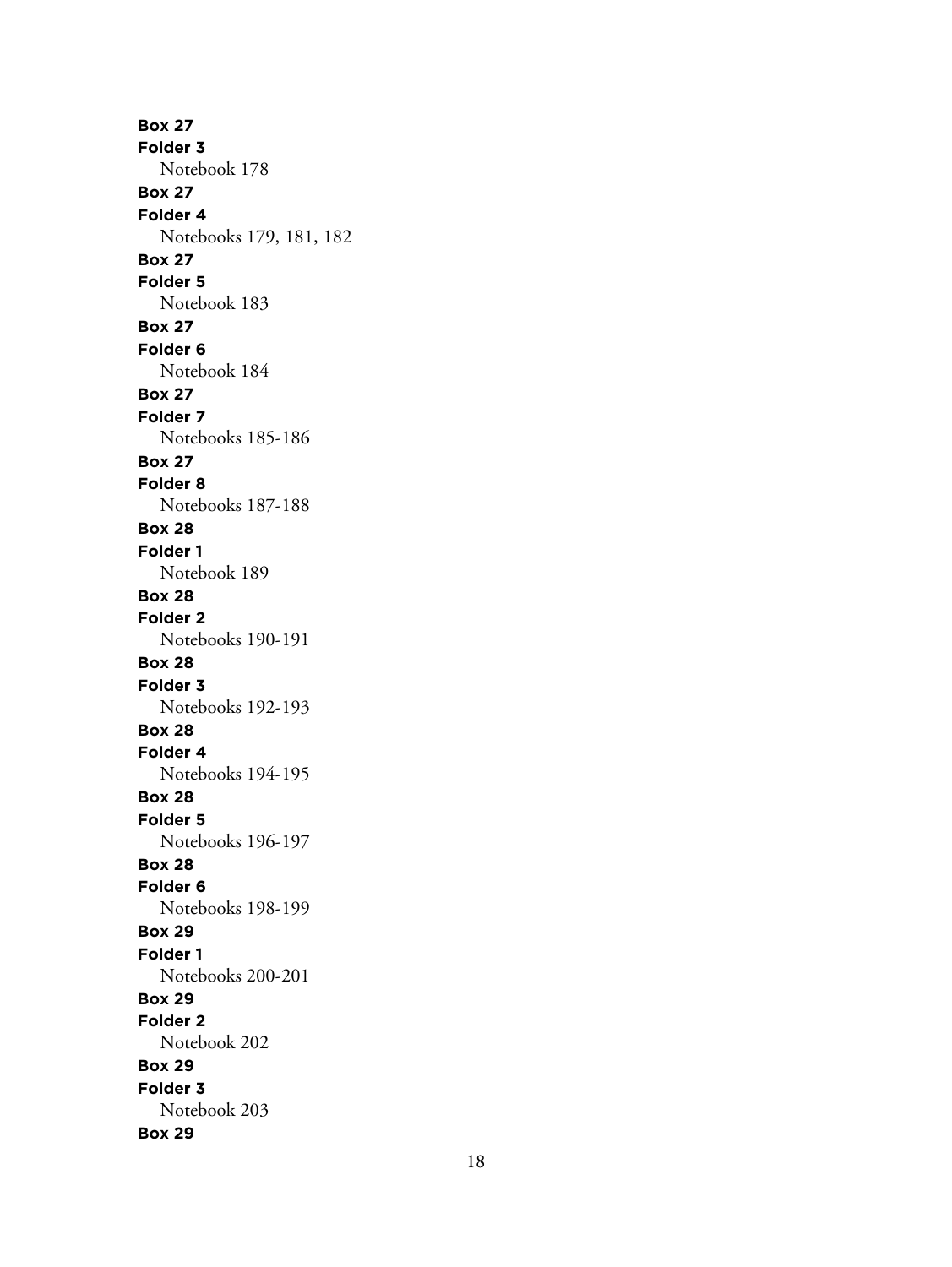**Folder 4** Notebook 204 **Box 29 Folder 5** Notebook 205 **Box 29 Folder 6** Notebook 206 **Box 29 Folder 7** Notebook 207 **Box 30 Folder 1** Notebook 208 **Box 30 Folder 2** Notebook 209 **Box 30 Folder 3** Notebooks 210-211 **Box 30 Folder 4** Notebook 212 **Box 30 Folder 5** Notebook 213 **Box 30 Folder 6** Notebook 214 **Box 30 Folder 7** Notebook 215 **Box 31 Folder 1** Notebook 216 **Box 31 Folder 2** Notebook 217 **Box 31 Folder 3** Notebook 218 **Box 31 Folder 4** Notebook 219 **Box 31 Folder 5**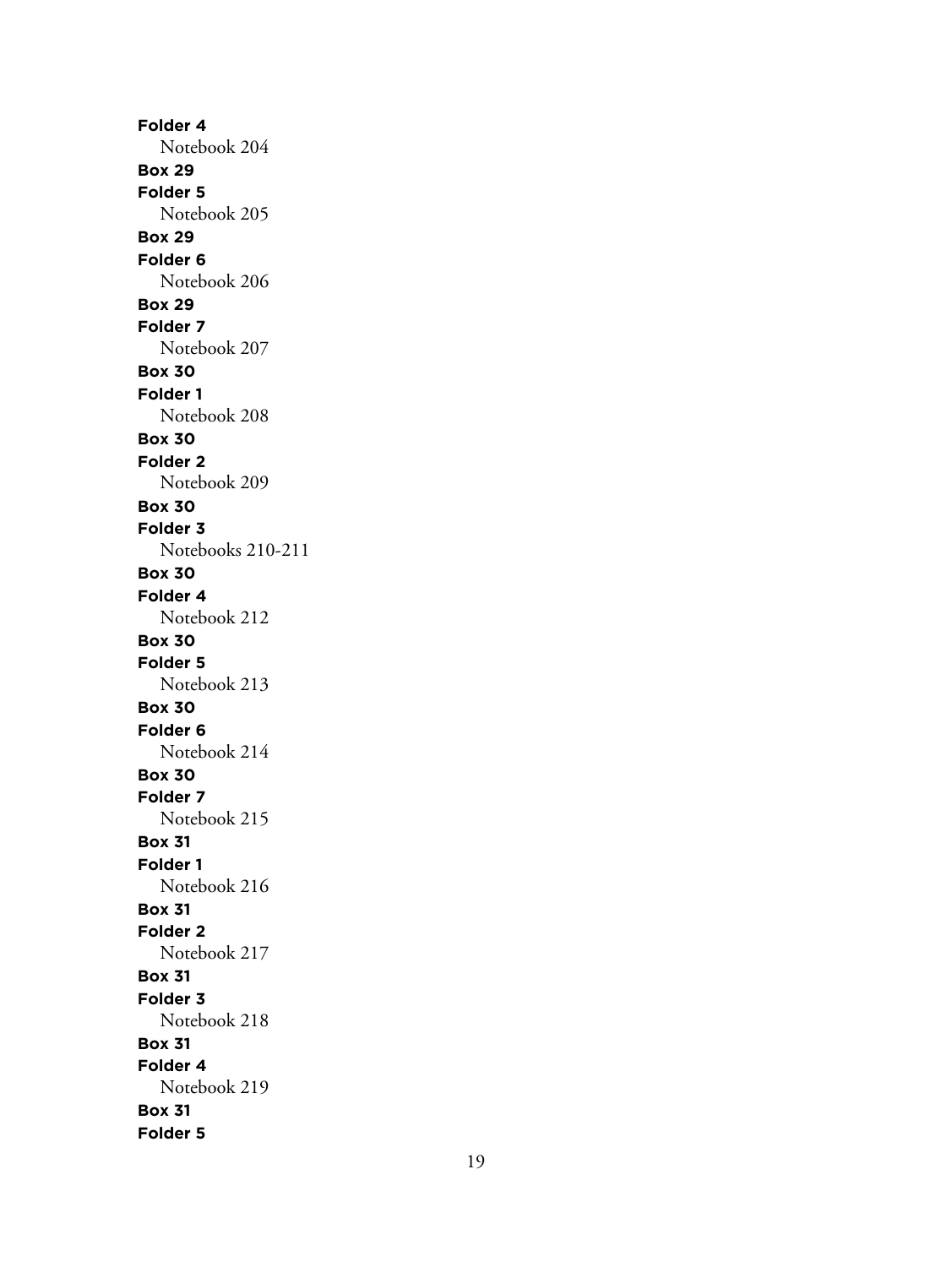Notebook 220 **Box 31 Folder 6** Notebook 221 **Box 31 Folder 7** Notebook 222 **Box 31 Folder 8** Notebook 223 **Box 32 Folder 1** Notebook 224 **Box 32 Folder 2** Notebook 225 **Box 32 Folder 3** Notebook 226 **Box 32 Folder 4** Notebook 227 **Box 32 Folder 5** Notebook 228 **Box 32 Folder 6** Notebook 229 **Box 32 Folder 7** Notebook 230 **Box 33 Folder 1** Notebook 231 **Box 33 Folder 2** Notebook 232 **Box 33 Folder 3** Notebook 233 **Box 33 Folder 4** Notebook 234 **Box 33 Folder 5** Notebook 235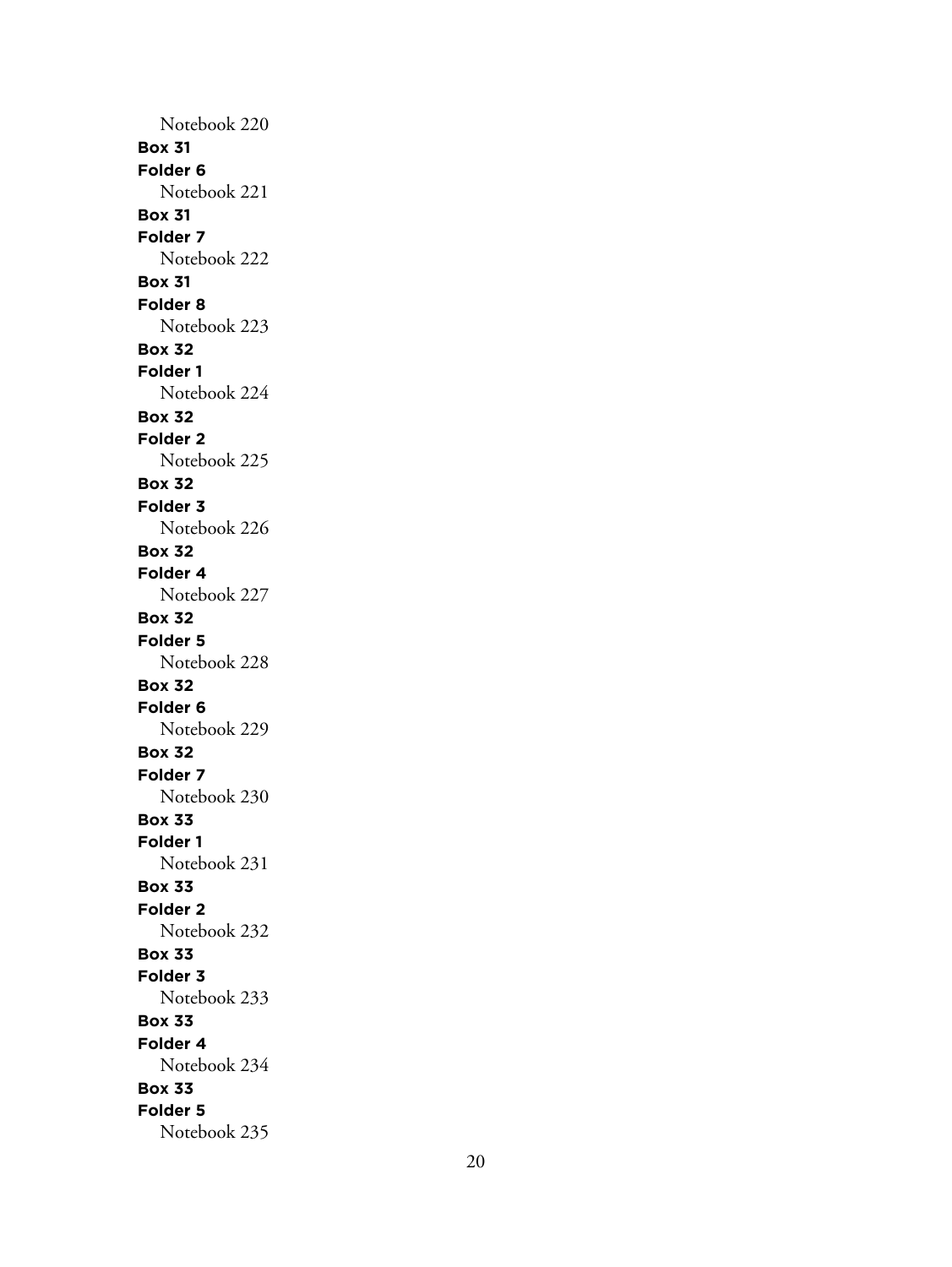**Box 33 Folder 6** Notebook 236 **Box 33 Folder 7** Notebook 237 **Box 34 Folder 1** Notebook 238 **Box 34 Folder 2** Notebook 239 **Box 34 Folder 3** Notebook 240 **Box 34 Folder 4** Notebook 241 **Box 34 Folder 5** Notebook 242 **Box 34 Folder 6** Notebook 243 **Box 34 Folder 7** Notebook 244 **Box 35 Folder 1** Notebook 245 **Box 35 Folder 2** Notebook 246 **Box 35 Folder 3** Notebook 247 **Box 35 Folder 4** Notebook 248 **Box 35 Folder 5** Notebook 249 **Box 35 Folder 6** Notebooks 250-251 **Box 35**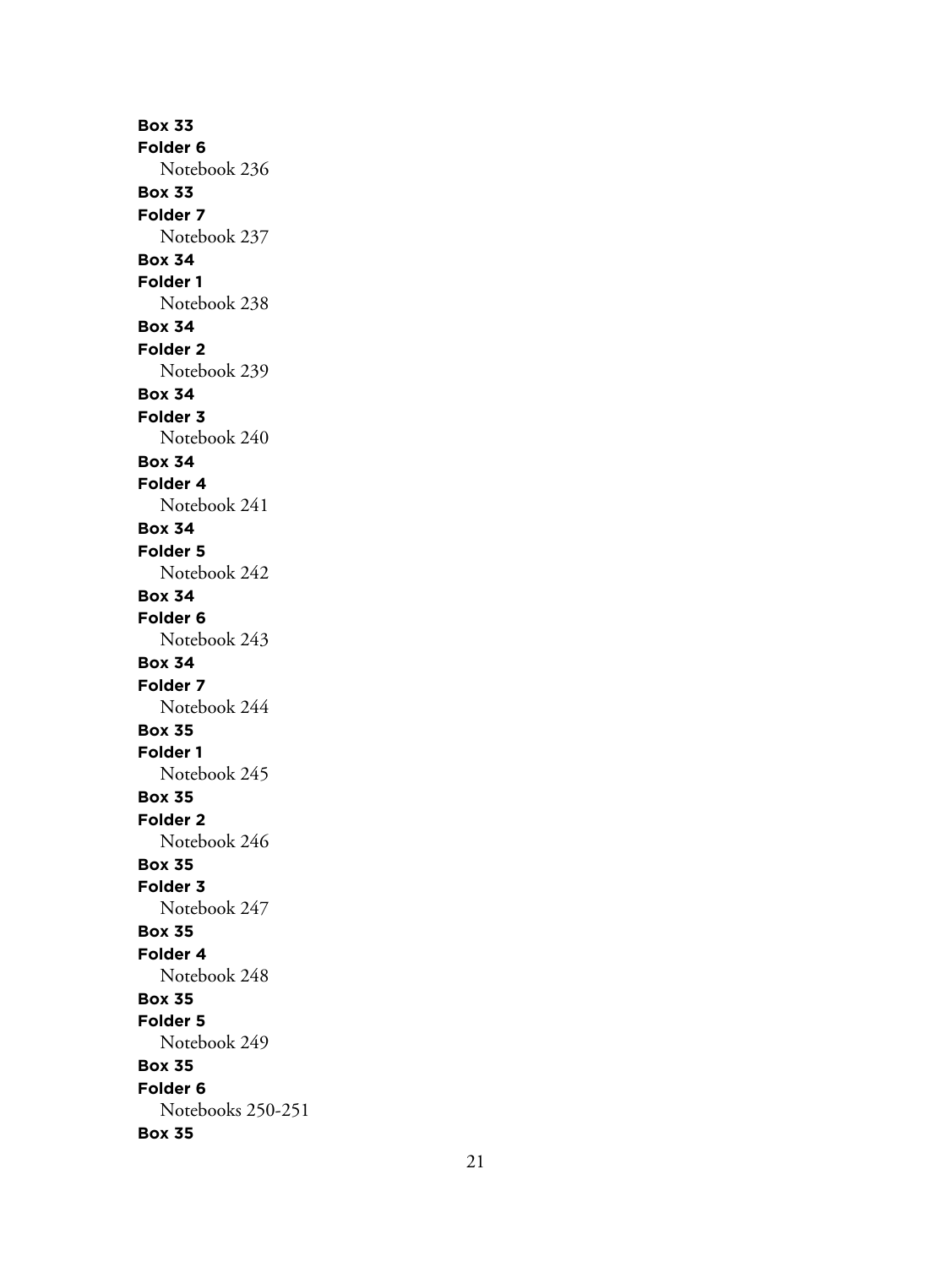**Folder 7** Notebook 252 **Box 35 Folder 8** Notebook 253 **Box 36 Folder 1** Notebook 254 **Box 36 Folder 2** Notebook 255 **Box 36 Folder 3** Notebook 256 **Box 36 Folder 4** Notebook 257 **Box 36 Folder 5** Notebook 258 **Box 36 Folder 6** Notebook 259 **Box 36 Folder 7** Notebook 260 **Box 37 Folder 1** Notebook 261 **Box 37 Folder 2** Notebook 262 **Box 37 Folder 3** Notebook 263 **Box 37 Folder 4** Notebook 264 **Box 37 Folder 5** Notebook 265 **Box 37 Folder 6** Notebook 266 **Box 37 Folder 7**